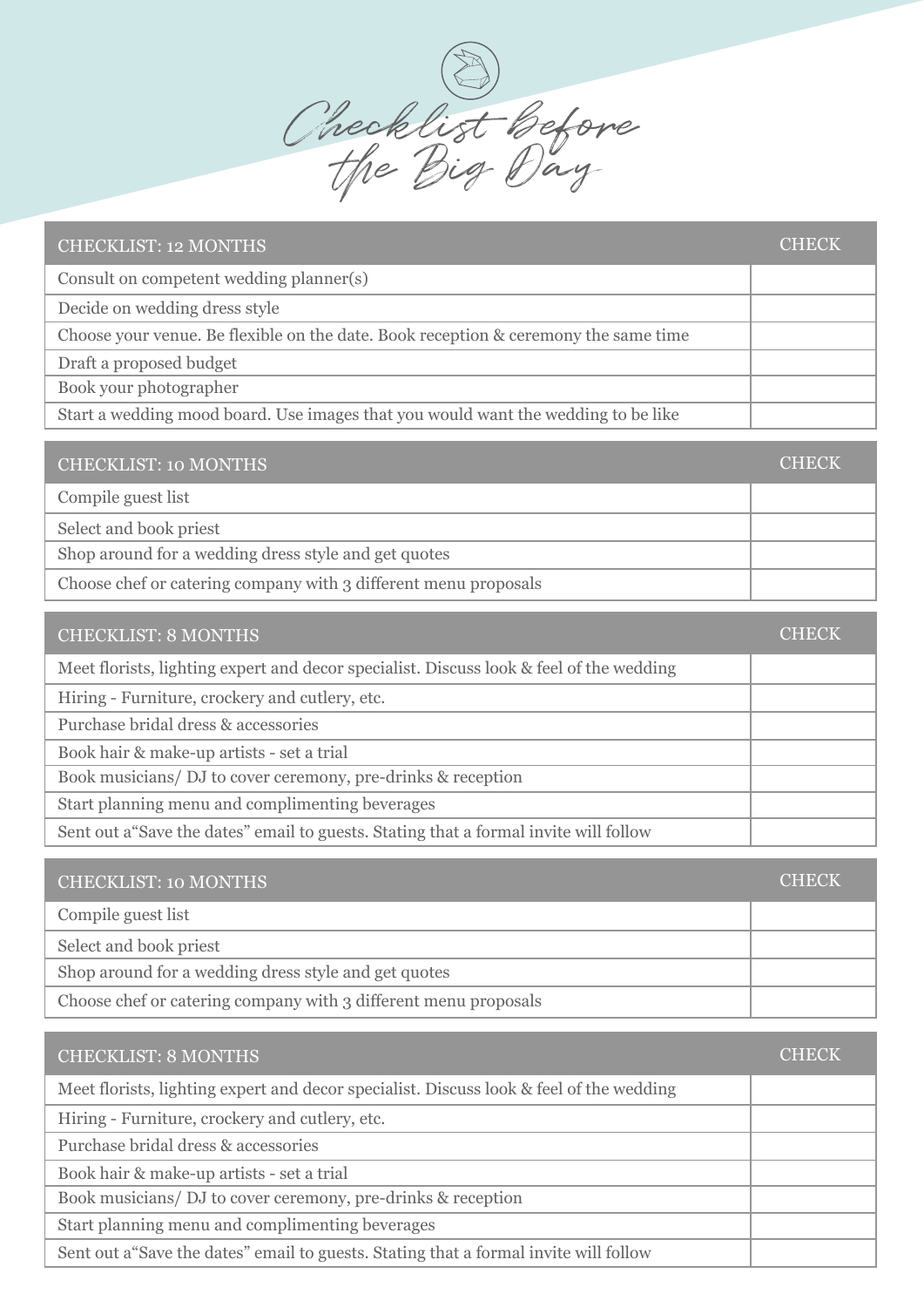Checklist before the Big Day

| <b>CHECKLIST: 6 MONTHS</b>                                                | CHECK |
|---------------------------------------------------------------------------|-------|
| Compile gift registry                                                     |       |
| Design your invitations - correct posting address and names are essential |       |
| Honeymoon-The groom should start planning this                            |       |
| Order your wedding cake. Tastings may be arranged & are advised!          |       |

| CHECKLIST: 4-5 MONTHS                                                                 | CHECK |
|---------------------------------------------------------------------------------------|-------|
| Mail the invitations                                                                  |       |
| Appoint a master for the ceremony (host/MC)                                           |       |
| Lias with the groom about his & groom's men's suits & attire. As well as the father's |       |
| Decide on gifts that will be given to the guests. Purchase these in advance           |       |
| Finalise the order of service with minister & select ceremony music                   |       |
| Discuss & decide additional stationary (seat plan, menu, place cards, etc.)           |       |
| Jewellery & wedding bands should be deisgned and made                                 |       |
| Finalise bridal car & guest shuttle for the wedding day                               |       |
| If no plans for the kitchen tea are evident, ask your bridesmaid to organise it       |       |
| Ensure that the best man has started organising the bachelor's party                  |       |

| <b>CHECKLIST: 2 MONTHS</b>                                                           | CHECK |
|--------------------------------------------------------------------------------------|-------|
| Ensure all travel document is in order (passport, visas etc) for oversea honeymoon   |       |
| Purchase wedding bands                                                               |       |
| See a lawyer about marriage contract & other legalities that you need to know of     |       |
| Pre-order alcohol & drinks, if not provided by the venue. Wine & beverages confirmed |       |
| Schedule wine & food tasting to pair with meals and beverages                        |       |
| If your florist caters for this, arrange a floral mock-up                            |       |
| Consult the dress designer & buy the accessories for the wedding dress               |       |

| <b>CHECKLIST: 1 MONTHS</b>                                                         | CHECK |
|------------------------------------------------------------------------------------|-------|
| Have a dress fitting & ensure that the retinue members also have their fitting     |       |
| Wear your wedding shoes! Doing so will avoid having sore feet on your wedding day. |       |
| Finalise seating plans, so that the staionary can be designed                      |       |
| Complete your honeymoon shopping as well as wedding underwear                      |       |
| The groom SHOULD be planning his speech by now!                                    |       |

Miss Wang

www.misswangphotography.com